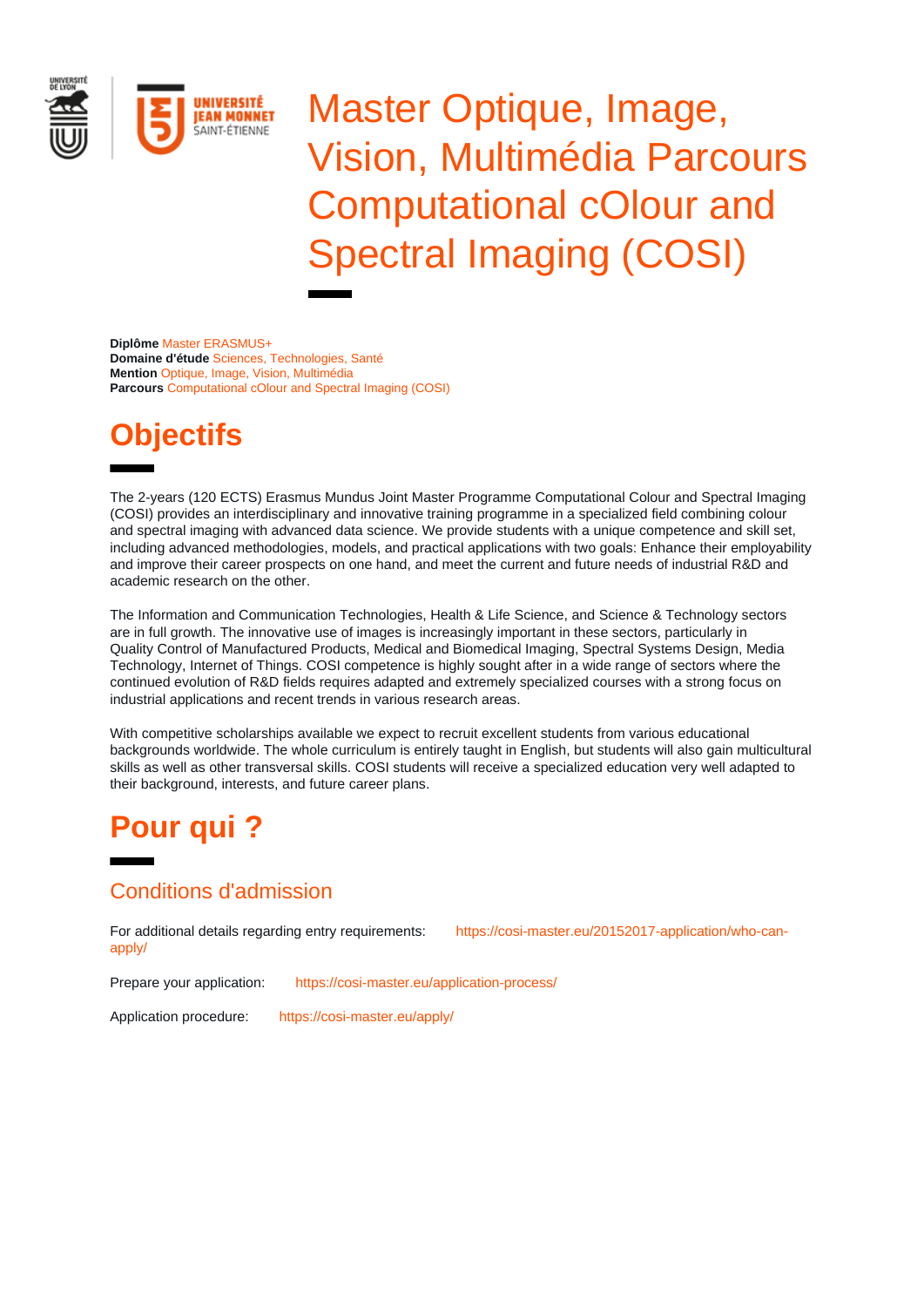# **Programme**

#### **YEAR 1**

### **SEMESTER 7 - Norwegian University of Science and Technology (NTNU) - From September to December**

Minimum of **30 ECTS** from the following courses

| <b>Compulsory</b><br><b>courses</b><br>30<br>credits                                                                                         | <b>Credits</b> | <b>Syllabus</b> | <b>Instructor</b>                                       |
|----------------------------------------------------------------------------------------------------------------------------------------------|----------------|-----------------|---------------------------------------------------------|
| Computer graphics<br>fundamentals<br>and applications                                                                                        | 7.5            |                 |                                                         |
| Cross-media<br>colour reproduction                                                                                                           | 7.5            | <b>Syllabus</b> | Prof. Phil Green                                        |
| Deep learning for<br>visual computing                                                                                                        | 7.5            | <b>Syllabus</b> | Hao Wang                                                |
| Introduction<br>to research<br>on colour and<br>visual computing                                                                             | 7.5            | <b>Syllabus</b> | Peter Nussbaum                                          |
| Technical<br>compulsory unit                                                                                                                 |                |                 |                                                         |
| Seminar series:<br>programming<br>course, MATLAB<br>and Python /<br>Research<br>communication, incl.<br>LaTex. / Research<br>ethics / Optics | No ECTS        |                 | Coordinated<br>by Prof. Jean-<br><b>Baptiste Thomas</b> |

| <b>Optional</b><br><b>Courses</b><br>$\overline{\phantom{a}}$<br>extra<br>credits | <b>Credits</b> | <b>Syllabus</b> | <b>Instructor</b> |
|-----------------------------------------------------------------------------------|----------------|-----------------|-------------------|
| Norwegian<br>language and culture                                                 | 5              |                 |                   |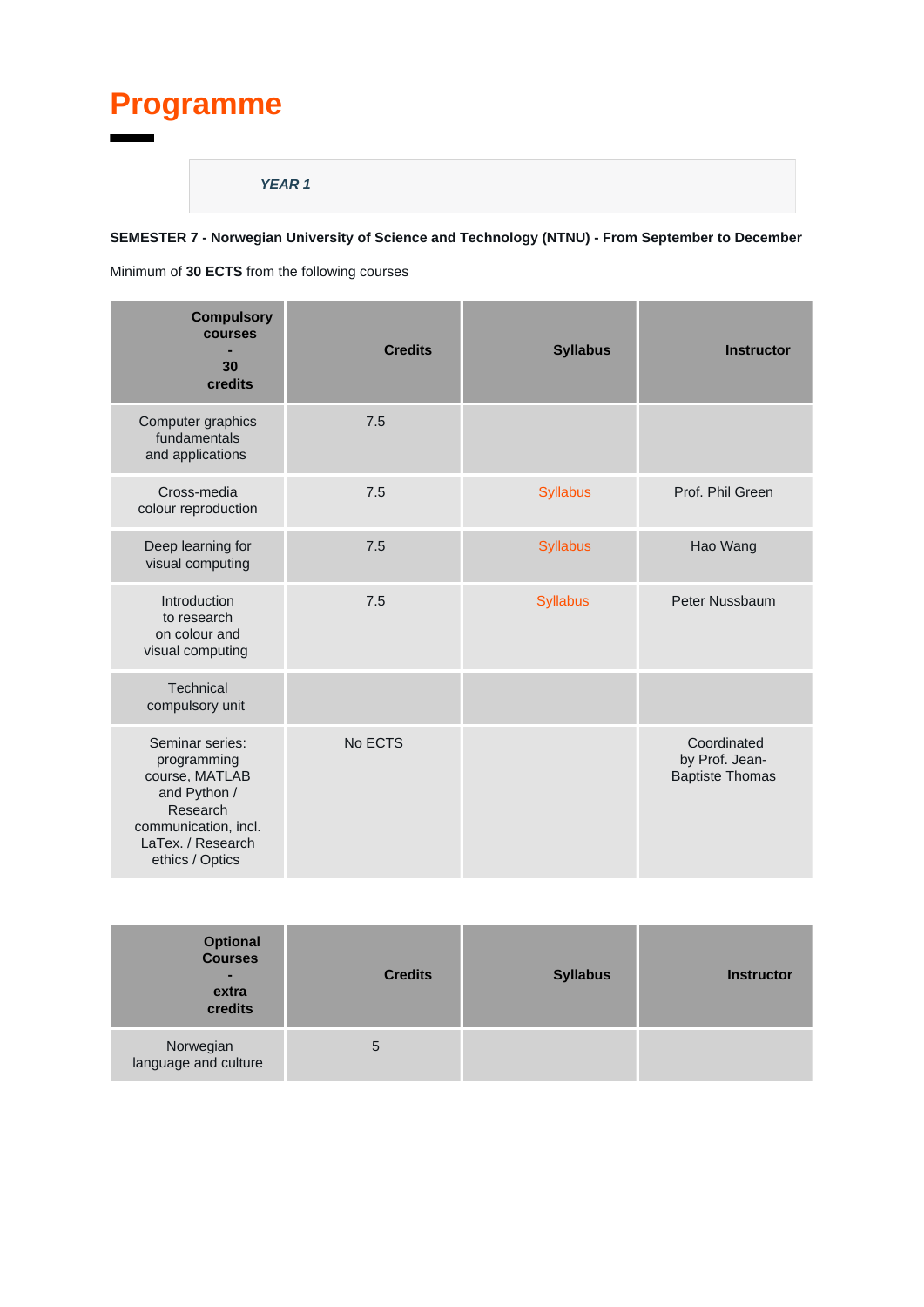#### **SEMESTER 8 - From January to June**

#### **Track at University Jean Monnet (UJM)**

Minimum of **30 ECTS** from the following courses

| <b>Compulsory</b><br>courses<br>20<br>credits                                                     | <b>Credits</b> | <b>Syllabus</b> | <b>Instructor</b>                                                |
|---------------------------------------------------------------------------------------------------|----------------|-----------------|------------------------------------------------------------------|
| Advanced image<br>processing                                                                      | 5              | <b>Syllabus</b> | Ass Prof. Hubert<br>Konik and Ass Prof.<br><b>Damien Muselet</b> |
| 3D models in<br>computer vision                                                                   | 5              | <b>Syllabus</b> | Prof. Alain Trémeau                                              |
| Light matter<br>interaction<br>and materials<br>appearance:<br>from physics to<br>virtual reality | 5              | <b>Syllabus</b> | Prof. Alain<br>Trémeau                                           |
| <b>From Statistics</b><br>to data mining                                                          | 5              |                 |                                                                  |

| <b>Elective</b><br>courses<br>min.<br>10<br>credits   | <b>Credits</b> | <b>Syllabus</b> | <b>Instructor</b>           |
|-------------------------------------------------------|----------------|-----------------|-----------------------------|
| Research<br>methodology<br>and projects<br>management | 5              | <b>Syllabus</b> | Prof. Alain<br>Trémeau      |
| Digital<br>Innovation and<br>Entrepreneurship         | 5              |                 |                             |
| Pattern recognition                                   | 5              |                 |                             |
| Real Time 3D<br>Visualization                         | 5              | <b>Syllabus</b> | Prof. Philippe<br>Colantoni |
| French Language<br>and Culture                        | $\overline{2}$ |                 | <b>CILEC</b>                |

#### **Track at Universidad de Granada (UGR)**

Minimum of **30 ECTS** from the following courses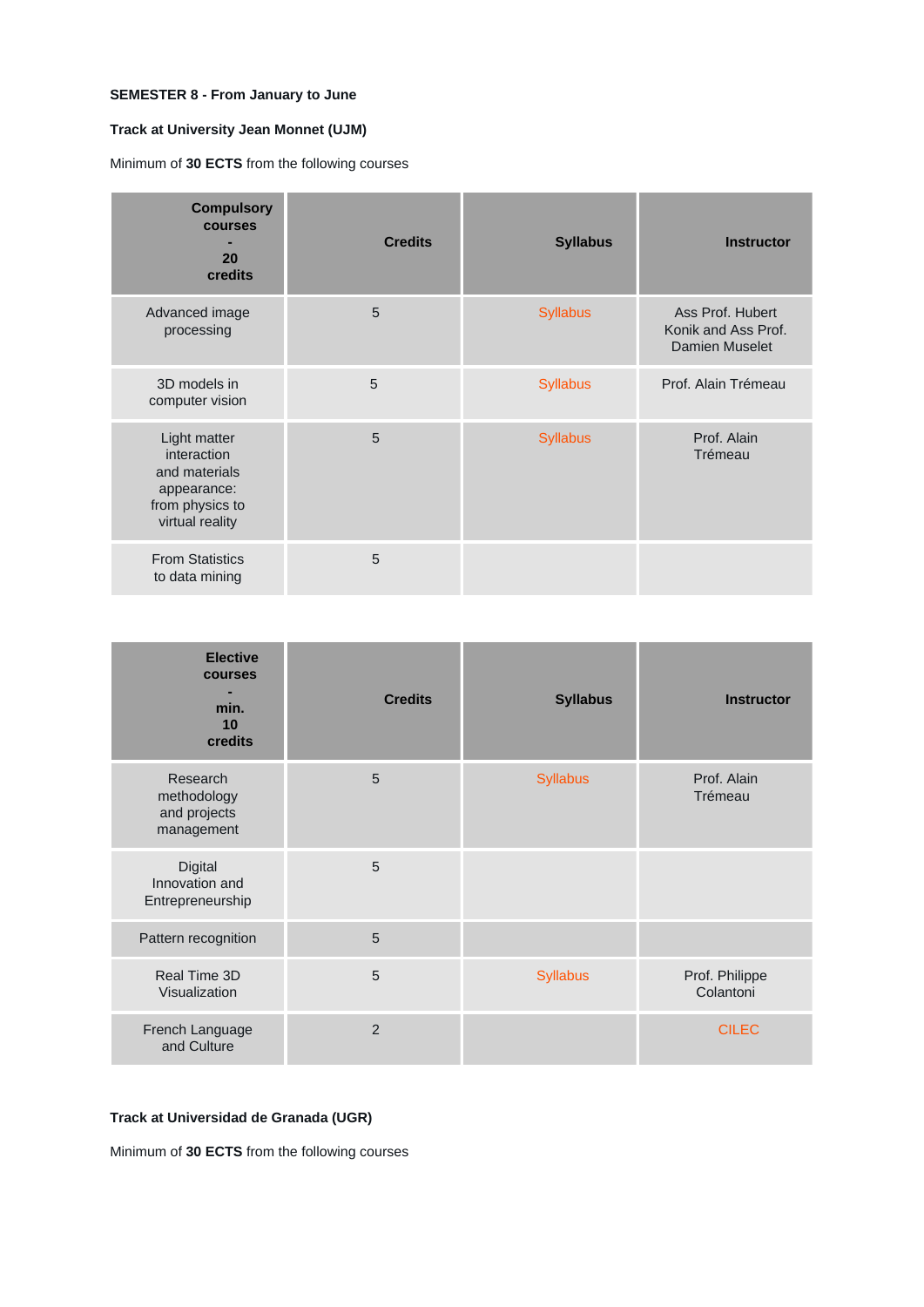| <b>Compulsory</b><br><b>courses</b><br>15<br><b>ECTS</b> | <b>Credits</b> | <b>Syllabus</b> | <b>Instructor</b>             |
|----------------------------------------------------------|----------------|-----------------|-------------------------------|
| Advanced<br>optoelectronics                              | 5              |                 | F.J. Gámiz                    |
| Computer vision                                          | 5              |                 | N. Pérez de<br>la Blanca      |
| Advanced colour<br>and spectral imaging                  | 5              |                 | J. Hernández /<br>E. Valero / |
|                                                          |                |                 | R. Huertas                    |

| <b>Elective</b><br>courses<br>min.<br>15<br>credits | <b>Credits</b> | <b>Syllabus</b> | <b>Instructor</b>                                 |
|-----------------------------------------------------|----------------|-----------------|---------------------------------------------------|
| Optical sensors                                     | 5              |                 | C. Sampedro /<br>A. Carrasco                      |
| Remote imaging<br>and sensing                       | 5              |                 | F.J. Olmo                                         |
| Data Science                                        | 5              |                 | M. Lastra /<br>F.J. Benítez                       |
| Advanced colour and<br>image processing             | 5              |                 | E. Valero / J.L.<br>Nieves / M. Martinez          |
| Human Perception<br>and Cognition                   | 5              |                 | J.L. Nieves /<br>R. Huertas / L.<br>Gómez-Robledo |

| <b>Optional</b><br><b>courses</b><br>-<br>extra<br>credits | <b>Credits</b> | <b>Syllabus</b> | <b>Instructor</b>                                          |
|------------------------------------------------------------|----------------|-----------------|------------------------------------------------------------|
| Spanish Language<br>and Culture                            | 5              |                 | Professors from the<br>Centre for Modern<br>Language (UGR) |

MANDATORY INTERNSHIP : Summer internship in July/August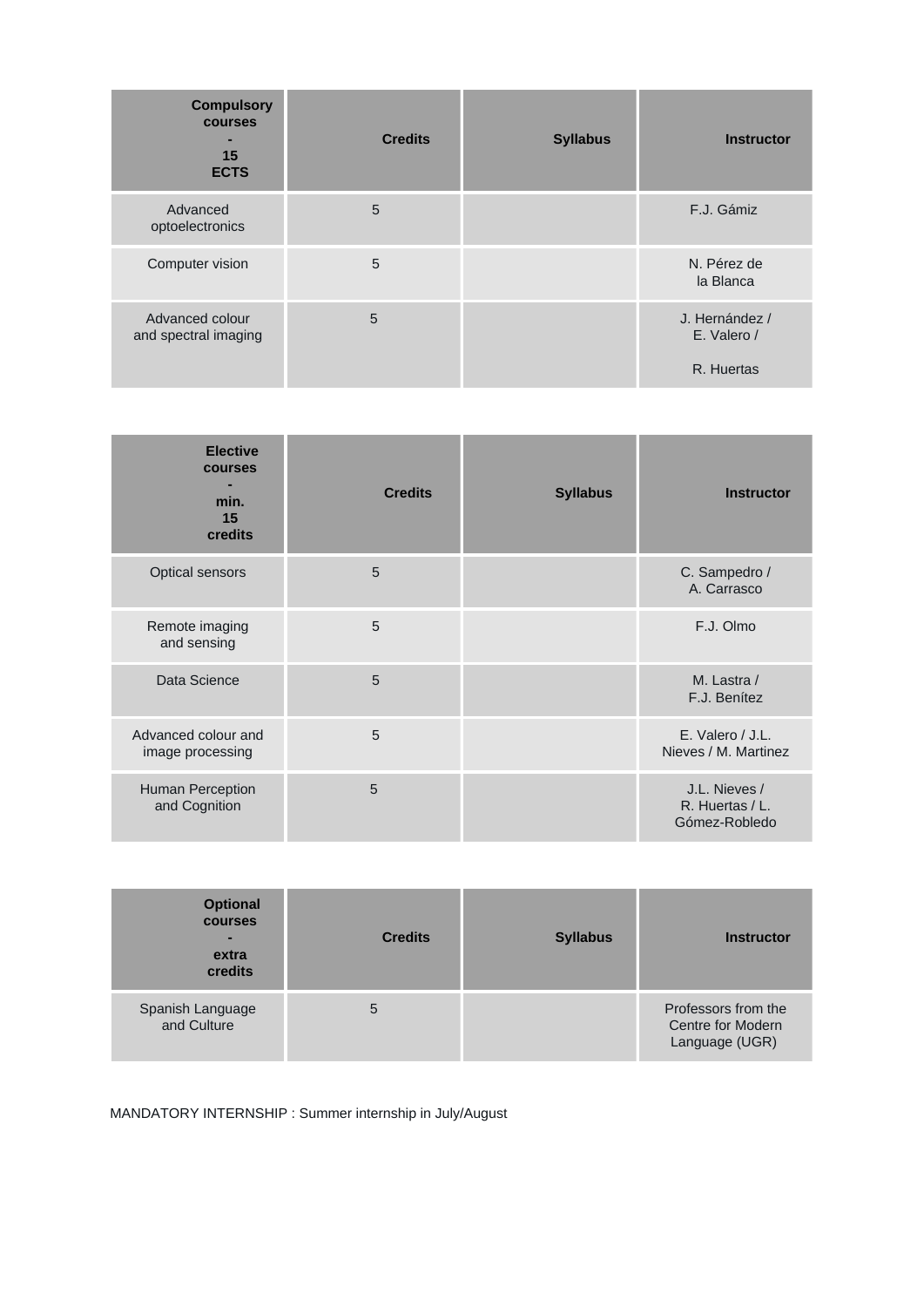### **YEAR 2**

### SEMESTER 9 - From August to December

### **Specialization in Computational Spectral Imaging - Track at University of Eastern Finland (UEF)**

Minimum of **30 ECTS** from the following courses

| <b>Compulsory</b><br>courses<br>-<br>25<br><b>ECTS</b> | <b>Credits</b> | <b>Syllabus</b> | <b>Instructor</b> |
|--------------------------------------------------------|----------------|-----------------|-------------------|
| Applications<br>on photonics                           | 5              |                 |                   |
| Advanced spectral<br>imaging devices                   | 5              |                 |                   |
| Color science<br>laboratory                            | 5              |                 |                   |
| Industrial<br>group project                            | 5              |                 |                   |
| Advanced<br>deep learning                              | 5              |                 |                   |

| <b>Elective</b><br>courses<br>min.<br>5<br>credits   | <b>Credits</b> | <b>Syllabus</b> | <b>Instructor</b> |
|------------------------------------------------------|----------------|-----------------|-------------------|
| Optical metrology<br>and fabrication                 | 5              |                 |                   |
| Location-aware<br>mobile applications<br>development | 5              |                 |                   |
| Other elective<br>course upon<br>eligibility         | 5              |                 |                   |

| <b>Optional</b><br><b>courses</b><br>ж.<br>extra<br>credits | <b>Credits</b> | <b>Syllabus</b> | <b>Instructor</b> |
|-------------------------------------------------------------|----------------|-----------------|-------------------|
|-------------------------------------------------------------|----------------|-----------------|-------------------|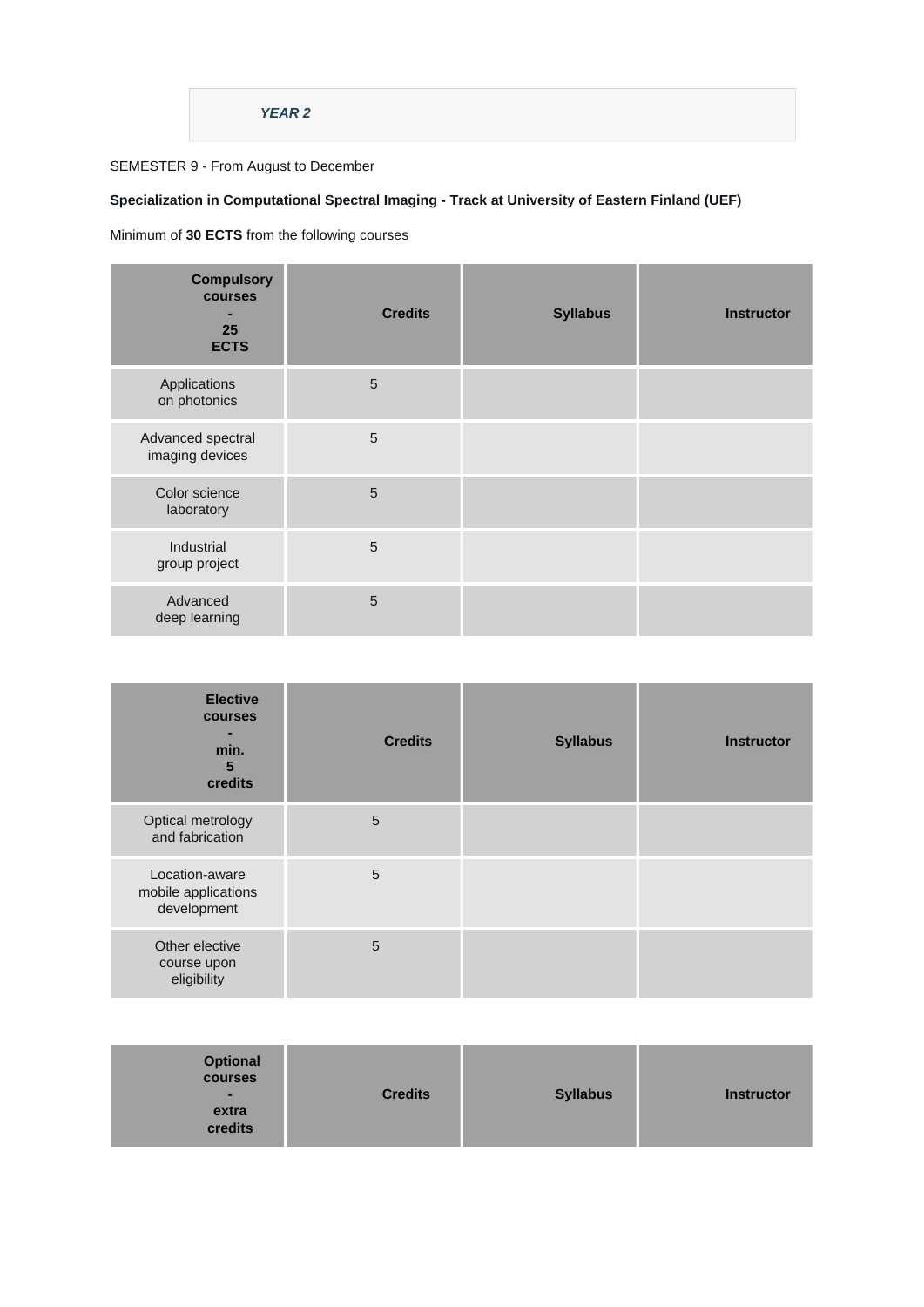| Finnish Language |  | Language     |
|------------------|--|--------------|
|                  |  | Centre (UEF) |

#### **Specialization in Colour and Visual Computing - Track at Norwegian University of Science and Technology (NTNU)**

Minimum of **30 ECTS** from the following courses

| <b>Compulsory</b><br>courses<br>22.5<br><b>ECTS</b> | <b>Credits</b> | <b>Syllabus</b> | <b>Instructor</b>              |
|-----------------------------------------------------|----------------|-----------------|--------------------------------|
| Specialisation in<br>colour imaging                 | 7.5            | <b>Syllabus</b> | Jean-Baptiste<br><b>Thomas</b> |
| Specialisation in<br>video processing               | 7.5            | <b>Syllabus</b> | Faouzi Alaya Cheikh            |
| Appearance,<br>perception and<br>measurement        | 7.5            |                 | <b>Phil Green</b>              |

| <b>Elective</b><br>courses<br>min.<br>7.5<br>credits | <b>Credits</b> | <b>Syllabus</b> | <b>Instructor</b> |
|------------------------------------------------------|----------------|-----------------|-------------------|
| Advanced colour<br>management                        | 7.5            | <b>Syllabus</b> | <b>Phil Green</b> |
| Advanced<br>project work                             | 7.5            | <b>Syllabus</b> | Sony George       |
| Other elective<br>course upon eligibilty             | 7.5            |                 | <b>Phil Green</b> |

SEMESTER 10 - From January to August

MASTER'S THESIS

# **Coût de l'inscription**

4500€ Détail coût d'inscription